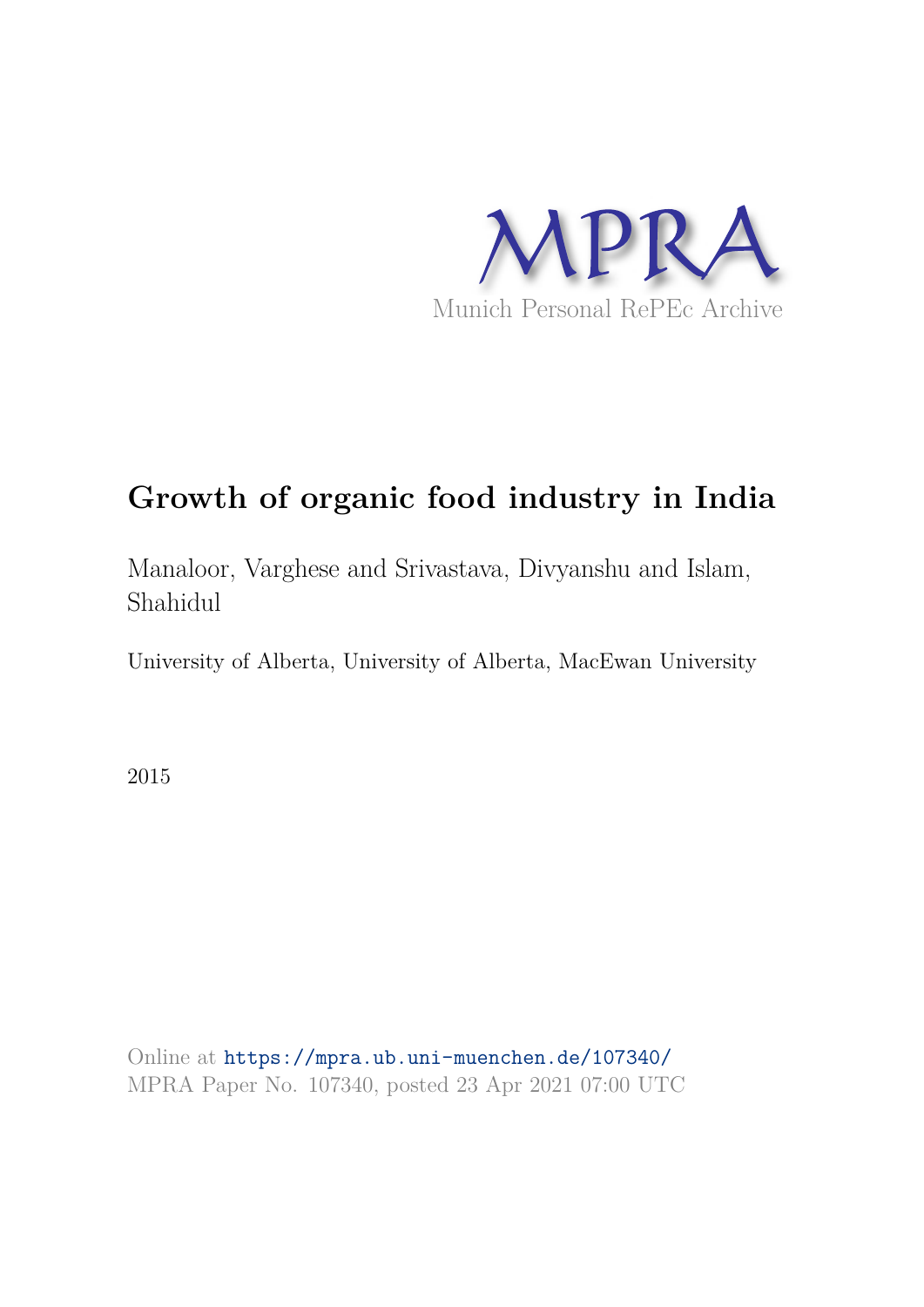## **GROWTH OF ORGANIC FOOD INDUSTRY IN INDIA**

Varghese MANALOOR<sup>1\*</sup>, Divyanshu SRIVASTAVA<sup>2</sup>, Shahidul ISLAM<sup>3</sup>

University of Alberta, Canada IIT Kharagpur, India and UARE 2016 intern, University of Alberta, Canada Grant MacEwan University, Canada \*Corresponding author: manaloor@ualberta.ca

#### **ABSTRACT**

The organic food industry in India is in the early stages of growth. Higher disposable income and greater health awareness have resulted in an increased domestic demand for organic food. There is huge premium in selling organic products, not only to export markets but also to affluent, health-conscious domestic consumers. India is endowed with an abundance of labour and has diverse agroclimatic region that is well suited to year-round agriculture. It still has strong traditional agricultural practices. Can India make use of this comparative advantage to introduce sustainable agriculture practices and at the same time improve incomes of small and marginal farmers?On the supply side, small and marginal farmers realize that there is an opportunity to get higher net incomes even if yields are low in organic agriculture. This is because the price of pesticides and chemicals has increased significantly over the last few decades resulting in a significant increase in the cost of production. Organic farming cost could be 50% to 60% less when compared to inorganic farming practices.In addition to domestic demand side, globalized markets provide significant opportunities for Indian agriculture to capture a larger share of the global demand for organic food. This paper analyzes the growth of the organic food industry in relation to domestic and export demand. We also look at the supply side to determine if organic farming and sustainable agricultural practices could help improve farmers' income. Finally, this paper analyses existing policy framework towards organic agriculture and how small and marginal farmers could possibly benefit in this niche market.

**Keywords:** *food supply, organics, sustainable agriculture, India.*

## **INTRODUCTION**

The organic food industry has experienced astonishing growth in the past few years. Still, the total percentage of agricultural land in the world that is certified organic still remains around 1% at 43.16 million hectares. This is almost four times the area covered under organic agriculture in 1999 recorded at 11 million hectares (Lernoud and Willer 2016). A large proportion (approximately 90%) of the total organic food and drink sales take place in the developed countries of North America and the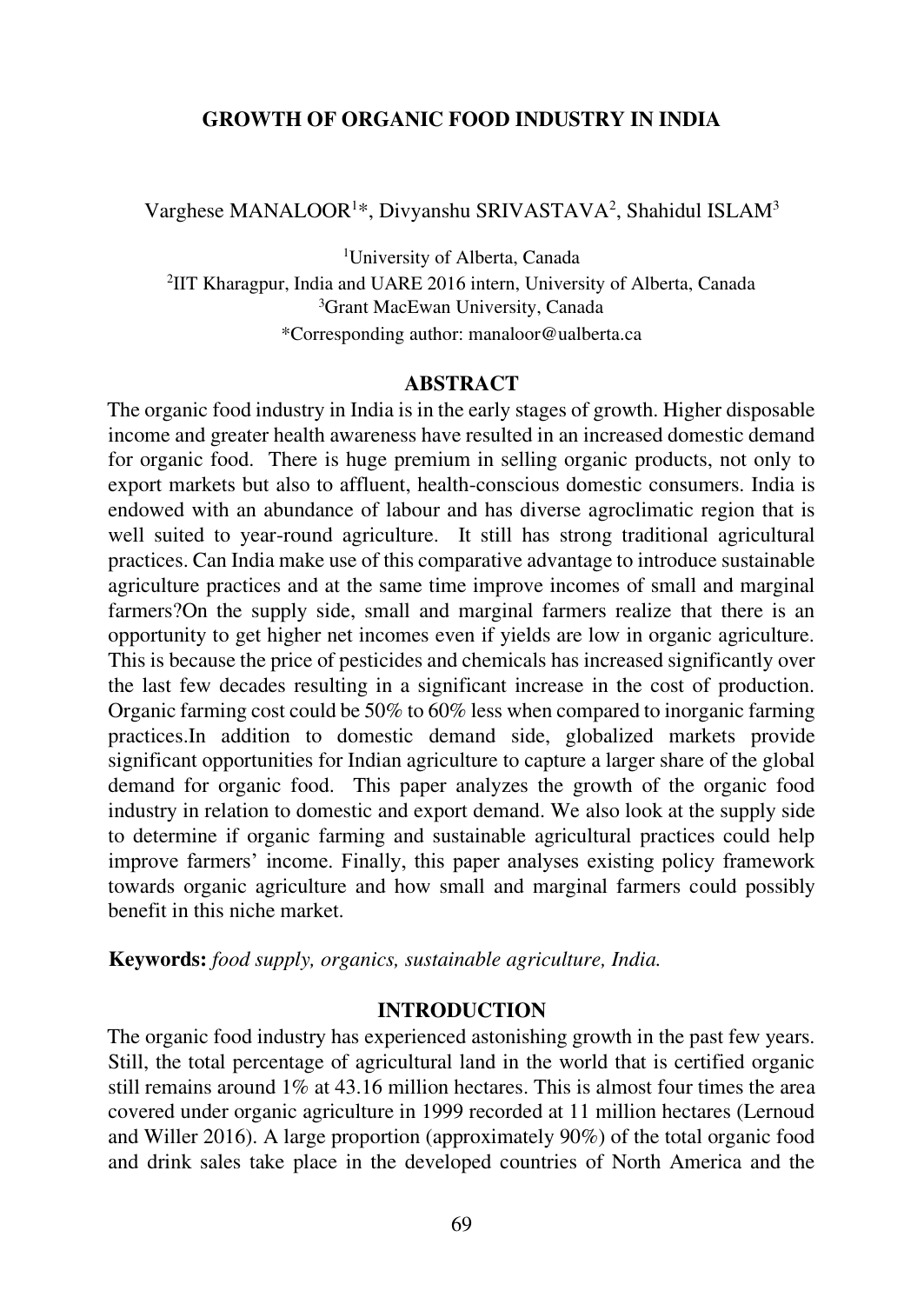European Union (EU). There is a huge growth potential in developing countries to increase organic production owing to the largely prevalent traditional farming techniques which are in accord with organic agricultural practices. Strong institutional support is required to further push the organic industry from a small niche market into a mainstream agricultural industry. India has a total agricultural land of 143 million hectares, out of which only 5.2 million hectares (3.64%) of land is under organic certification. The agricultural sector in India is characterized by a large proportion of households (85%) possessing less than 2ha of land (Agricultural Census Division 2014). Only 36% of India's land uses irrigation systems, while the rest is rain-fed (Directorate of Economics and Statistics 2012-13). The rain-fed area presents many opportunities to improve the socio-economic status of the farmers by adopting organic farming methods. The state of Sikkim has the highest percentage (54.66%) followed by Madhya Pradesh (16.80%) (Lok Sabha 2014). The government has made constant efforts towards improving the institutional support to growers by introducing several policies and programmes. The present paper aims to examine the possible supply side challenges and ways to overcome them in the context of Indian agriculture.

Looking at the demand side of organic food markets, there are several factors that affect the consumer choices like certification of the products, perceived health benefits and prices of organic food. However, as noticed earlier, demand for organic food and drink is heavily concentrated in the EU and North America. The market in India is very small, estimated at around USD 100 million as compared to the United States market, valued at around USD 36 billion (Lernoud and Willer 2016)(Technopak 2012). Due to such a large foreign market for organic produce, a significant proportion of organic goods are exported. However, there is a rising growth in demand of organic produce in India due to the increasing income of the population and growing health concerns. The paper tries to look at the various aspects of demand and trade of organic food in India.

Organic agriculture is often looked upon as a sustainable alternative to chemical farming. However, there is a debate between food security and environmental sustainability aspects. This paper also looks to analyze how the sustainability of small farms involved in organic agriculture.

## **MATERIALS AND METHODS**

This paper is based on review of secondary data, official reports and previous studies relevant to the organic food industry. The majority of reviewed content is based on studies conducted in India while a few concerning Canada were chosen for comparisons. Most of the data collected is sourced from various Ministries of the Government of India and international organizations such as International Federation of Organic Agriculture Movements (IFOAM, 2016).

Estimates for costs of cultivation for paddy and income of paddy farmers in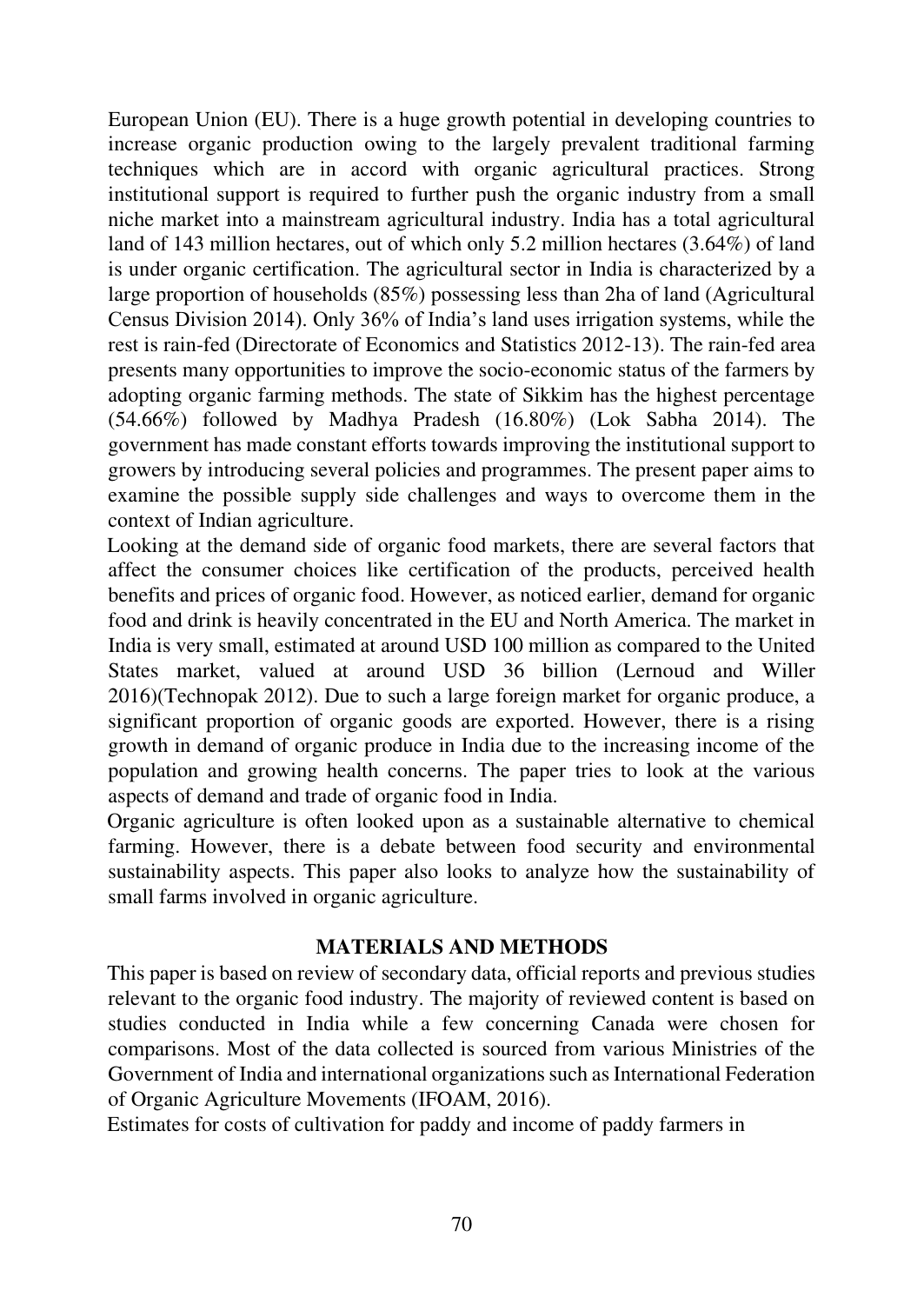Andhra Pradesh have been taken from a previous study to conduct further analysis (Sudheer 2013). Price data for several brands of organic and non-organic food had been taken from an NGO, Gurgaon Moms, for the aforementioned purpose.

# **RESULTS AND DISCUSSION Supply Side**

There exist several challenges in the supply dimension of the organic food industry. Firstly, the yield of the two types of systems depends upon the source of water; irrigation channels or rain. Previous studies have shown that organic agriculture has potential to increase crop yield in areas with traditional rain-fed agriculture and in drought conditions. In intensive farming systems, conventional crop yields outperform the organic yields (Ramesh, Singh and Rao 2005) (Stanhill 1990). Some studies point to a reduction in yield for a small period (around 4 years) for conventional systems that are in conversion to organic, but yields are comparable thereafter due to developed soil fertility (Neera, Katano and Hasegawa 1999). Other studies did not have such an effect observed (Stanhill 1990). Since a majority of India's arable land is rain-fed, adoption of organic agriculture may enhance the productivity of those soils, leading to a higher food supply in general, and specifically, a higher supply of organic food. The farmers' incomes will increase as a result of increased produce from their lands.

Secondly, comparing the costs of production between the two systems offer a few insights. Many of traditional farming practices, which have been developed over centuries, are concurrent with organic farming practices. Both these methods tend to employ as few chemicals as possible and make farming sustainable (Narayan 2005). Organic agriculture has lower variable costs, owing to reduced or non-use of industrially produced inputs like fertilizers and pesticides, in favour of farmderived inputs like manure (Chandrashekar 2010). However, organic agriculture requires more labour than conventional systems, increasing the labour costs (Narayan 2005). Many studies have shown that costs in total reduce as a result of adoption of organic farming (Narayan 2005) (Sudheer 2013).

Finally, marketing plays a big role in the supply of organic food. The organic food market in India is still a very niche market with total organic production of 1.35 million MT as compared to total agricultural production of 253 million MT. Around 80% of the total organic consumption in India occurs in the cities classified as metros or mini-metros (Technopak 2012). But most of the production occurs in the rural areas far off from these cities. Marketing costs are high in these cases due to limited market access. One possible solution to this problem is introduction of contract farming. According to FAO, "contract farming involves an agreement between farmers and processing/marketing firms for production and supply of agricultural products under forward agreements, frequently at predetermined prices". The advantage of contract farming is that supply chains are more integrated and the products reach a larger segment of the market. The buyer firms are better at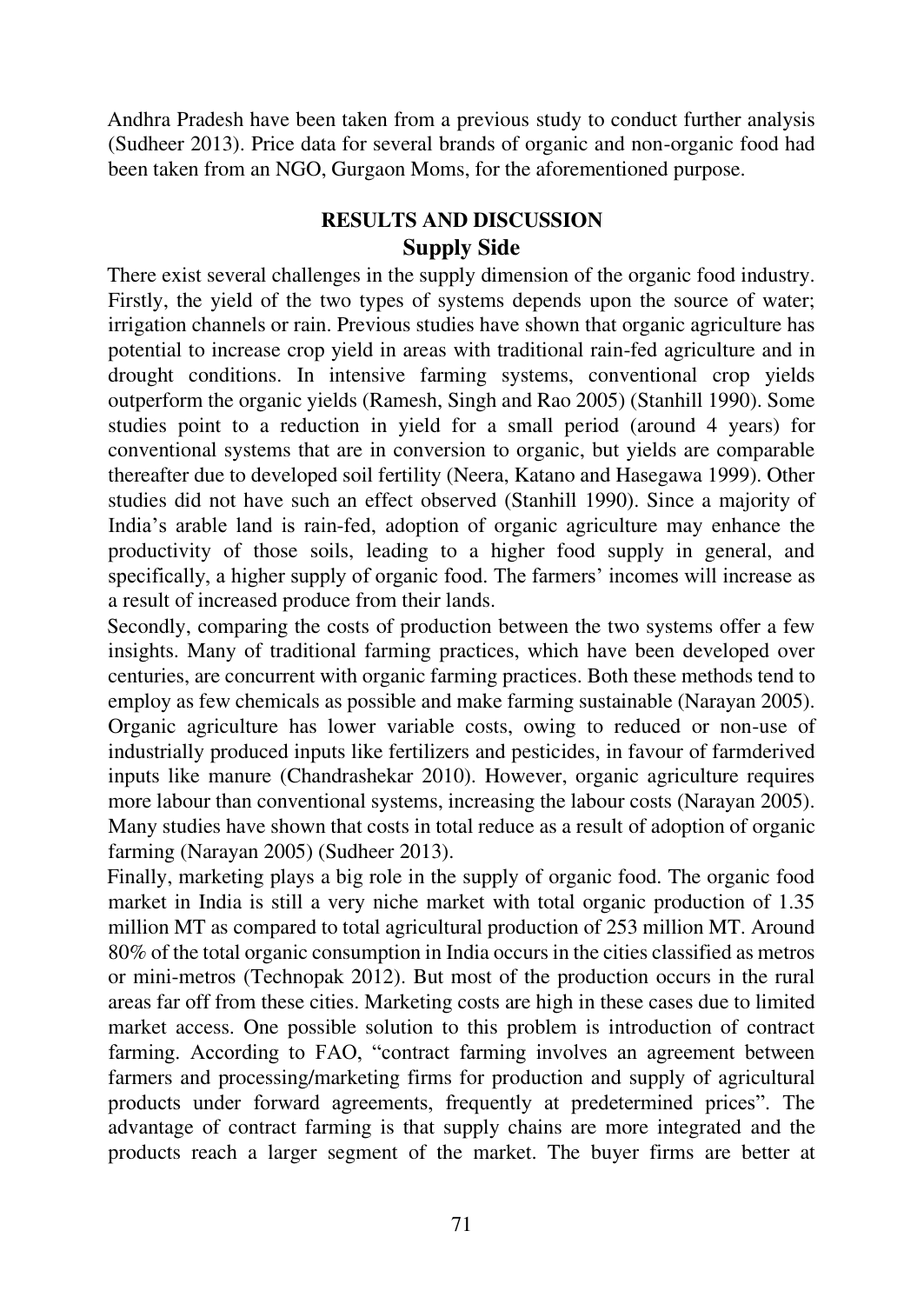advertising and marketing than farmers, which benefits all involved parties. The consumers get access to larger amounts/varieties of products, while the buyer firm and the farmers face lower supply and price risks respectively.

A previous study conducted in the state of Andhra Pradesh in 2010-11 on 250 paddy farmers; 150 organic and 100 chemical; estimated the costs and incomes of the farmers (Sudheer 2013). Table 1 shows the estimates of costs of cultivation, revenues and gross incomes at different premiums for rice paddy. The study assumed comparable yields on both types of farms. For simplicity, this paper assumes the yield from the two types of farms are identical. Currently, the organic products fetch lower prices than their conventional counterparts. An interesting observation is that, even though per unit price of organic food to the farmers is lower, they are getting higher gross incomes, due to lesser costs of organic food. The study found that none of the organic farmers had formal certification, leading to lower prices of organic produce. Market price of different brands of organic and non-organic rice are shown in Table 2 (Gurgaon Moms 2012). Organic products yield at least 20% premiums but farmers do not gain much due to lack of certification.

| $\ldots$ coverage $\ldots$ . There is |                  |               |  |  |  |  |
|---------------------------------------|------------------|---------------|--|--|--|--|
|                                       | Organic*         | Conventional* |  |  |  |  |
| Cost of Cultivation per acre          | 21,549           | 23,989        |  |  |  |  |
| Gross Income per acre                 | 30,221           | 28,717        |  |  |  |  |
| Revenue per acre                      | 51,770           | 52,706        |  |  |  |  |
| <b>Current Premium</b>                | $-1.78%$         |               |  |  |  |  |
| Revenue at 20% premium                | 63,247.2         |               |  |  |  |  |
| Gross Income at 20% Premium           | 41,698.2         |               |  |  |  |  |
| Increase in Profits                   | 38.0%            |               |  |  |  |  |
| <b>Certification Costs</b>            | 20,000 to 30,000 |               |  |  |  |  |

Table 1. Cost and Revenues of Rice Paddy farmers

*Source: Sudheer, 2013*

*\*All figures except percentages in INR*

If proper marketing and certification can be gained, the profits will go up by 38%. But certification has its own costs as well. Certification costs are between INR 20,000-INR 30,000 depending upon farm size. This is enough to lower the profits overall. Therefore, farmers will benefit from organic farming if there is a cheaper method of certification or with financial assistance schemes such as PKVY wherein the government assists the farmers in getting certification. A cheaper alternative in the form of Participatory Guarantee System exists, which is a decentralized way of inspection of farms leading to lower costs (IFOAM n.d.). India currently has 19,984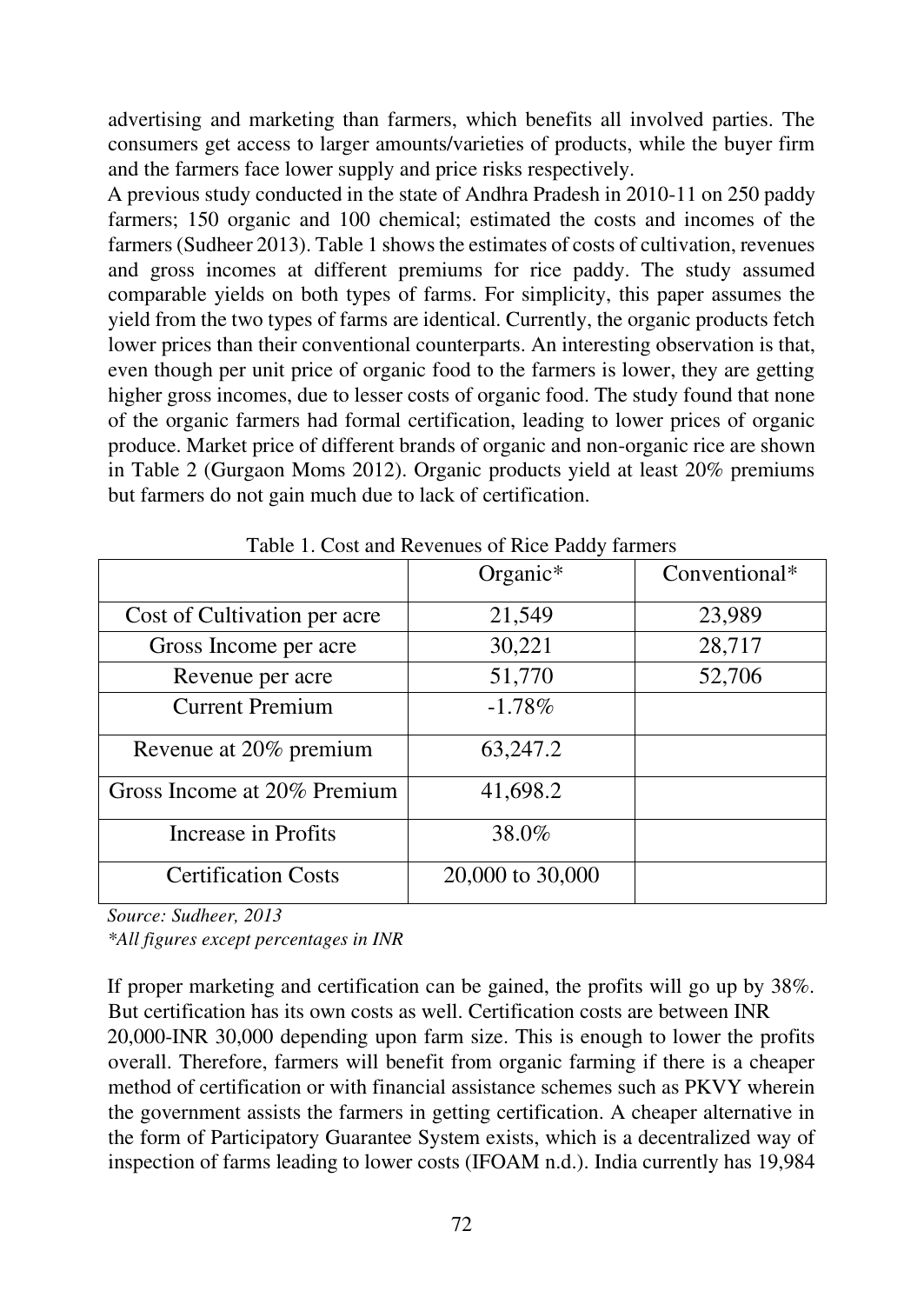farmers in 954 farmer groups participating in PGS covering an area of about 23,482 ha which is less than 1% of the total organic area in India. More areas need to be covered by PGS to improve the economic status of organic farmers.

|                   | Organic   |          | Non-  | Premium |          |
|-------------------|-----------|----------|-------|---------|----------|
| Market Price      | 24 Letter | Navdanya | organ | 24      | Navdanya |
| $\log$            | Mantra    |          | 1C    | Letter  |          |
|                   |           |          |       | Mantra  |          |
| <b>Basmati</b>    | 165       | 110      | 91    | 81.32%  | 20.88%   |
| Premium           |           |          |       |         |          |
| <b>Brown Rice</b> |           |          |       |         |          |
| <b>Basmati</b>    | 164       | 110      | 87    | 88.51%  | 26.44%   |
| Premium           |           |          |       |         |          |
| <b>White Rice</b> |           |          |       |         |          |

Table 2. Prices and premiums of different brands of organic vs non-organic rice

*Source: Gurgaon Moms Website \*All figures except percentages in INR*

# **Demand side**

In India, there has been a huge growth in the consumption of organic products in the past decade. In 2002-03, the total production was estimated around 14,000 MT with total organic exports of 11,925 MT (85%) (Garibay and Katke 2003). In 201516, the production was 1.35 million MT with exports of 0.26 million MT (19.26%)(APEDA n.d.). It suggests that the consumption of organic products in India has grown very rapidly. The compounded annual growth rate (CAGR) of production is 46.34% and that of exports is 29.44%. The domestic consumption has been growing faster than exports, expanding the domestic market. There are several reasons for this. First, most of India's land was already being farmed according to organic agricultural practices, but it was only after proper certification standards were adopted in early 2000s that certification took place. This lead to a huge rise in certified organic consumption over such a short period. The consumption is 2002-03 was estimated at around 2075 MT whereas it crossed the 1 million MT mark in 2015-16 (Garibay and Katke 2003)(APEDA n.d.).

Most of the studies show that factors like health and environmental concerns and lack of chemicals in the food are increasing the demand. Other factors like higher price and lack of availability are hindrances to demand (Hughner et. al. 2007).

A survey of households in major Indian Cities found that only 17% of the households (175) were consumers of organic food. Among the consumers, the major percentage pointed out health concerns (82%) and lack of pesticides and other chemicals (58%) as the major reasons for buying organic food. The study also noted that the major problems faced by buyers was that organic products were priced higher (64%) and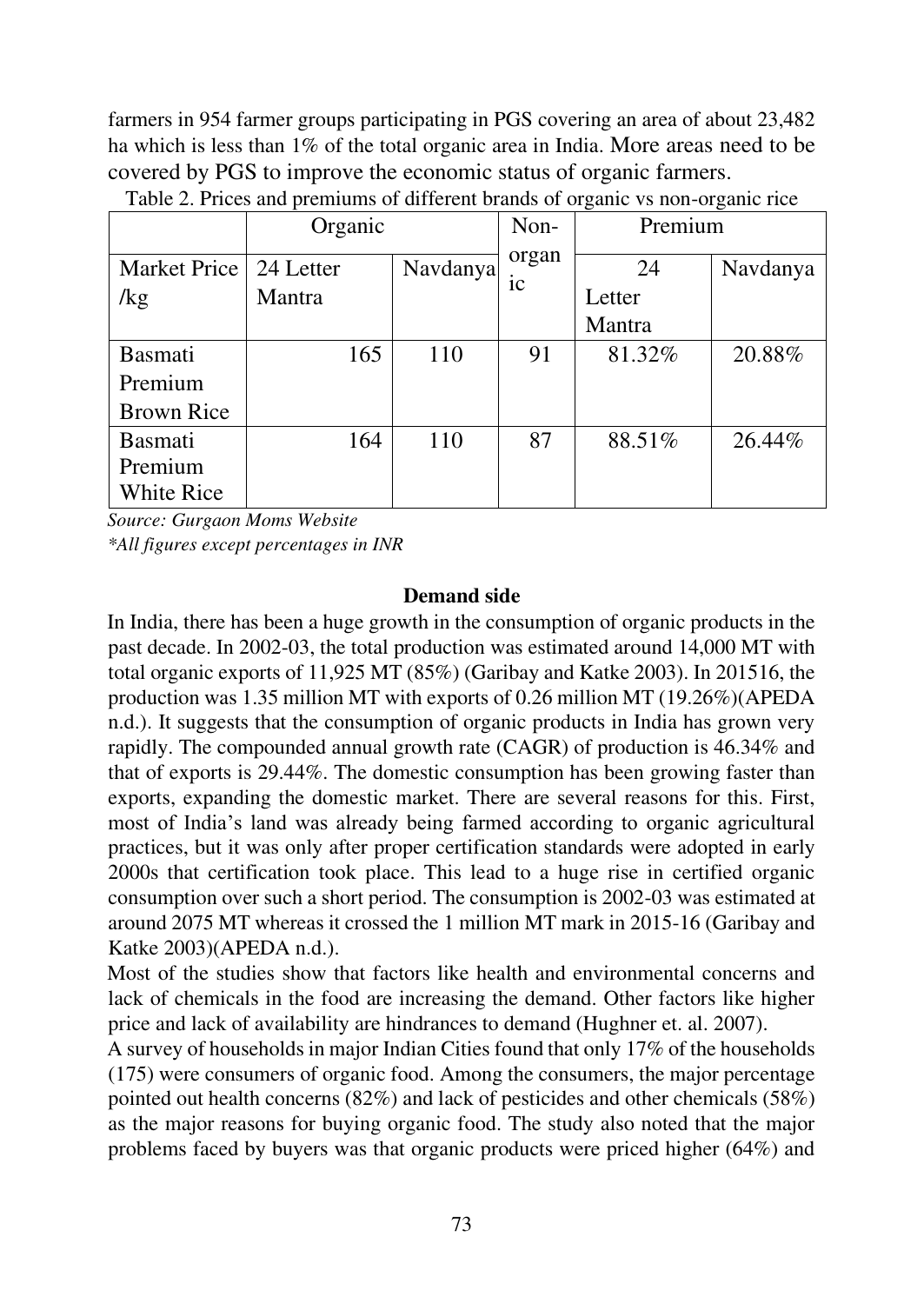limited availability of organic products in the market (60%). However, not many consumers were concerned with the impact organic farming has on the environment (21%). Of the remaining non-users, only 5% had good knowledge about organic food, with the rest having little to no knowledge. The major reasons for not buying among non-consumers was found to be limited availability (72%) and high prices (52%). The place of purchase for organic food in most cases was either a supermarket or a speciality food stores as opposed to local markets and stores for regular food. Majority of purchasers preferred branded products (58%) with a high preference for Indian brands (78%) (Technopak 2012).

The limited availability of organic products coupled with the fact that majority of sales is concentrated in larger cities shows that the supply chains of organic food from the farms to the domestic consumers are not very well established. There is a lack of knowledge about organic products leading to a low penetration amongst potential consumers. Information dissemination campaigns can help increase the demand and lead to development of the domestic market.

# **Trade, Sustainability and Food Security**

The organic food trade in India is currently limited to only exports. Most of them are targeted towards US, Canada and EU (84.6%) (Lok Sabha 2011). These are the areas with very high demand concentration. The developed countries import both organic and regular food from developing countries. Therefore, the share of "clean agricultural goods" consumption is higher in developed countries. As a result, countries where organic food is produced are not enjoying the ecological benefits of growing organic food (Lernoud and Willer 2016). This hinders the sustainability of organic agriculture in developing countries. Domestic organic food markets need to develop to consume more and more of organic products to realize the benefits of growing organic food.

Organic agriculture is generally believed to be more environment-friendly than conventional farming methods. This is because of the fact that organic farming involves practices which do not use chemicals and also have lesser energy requirements (Pimentel et. al. 2005). Currently, agriculture forestry and other land use (AFOLU) contributes around 25% of total greenhouse gas emissions (US-EPA n.d.)**.**There is a rising concern about the emission levels and organic farming can be a way to mitigate pollution.

There is a debate between sustainability and the food security aspects of organic farming. In intensively farmed areas, organic agriculture decreases yield but in irrigated lands, both methods have similar yields. For these cases, conversion to organic while being more sustainable, poses a threat to food security. Majority of the lands in North America and Europe are intensively farmed. This creates several problems for conversion. There is little economic incentive to convert these lands. But in traditional areas, organic agriculture increases yield. This could help improve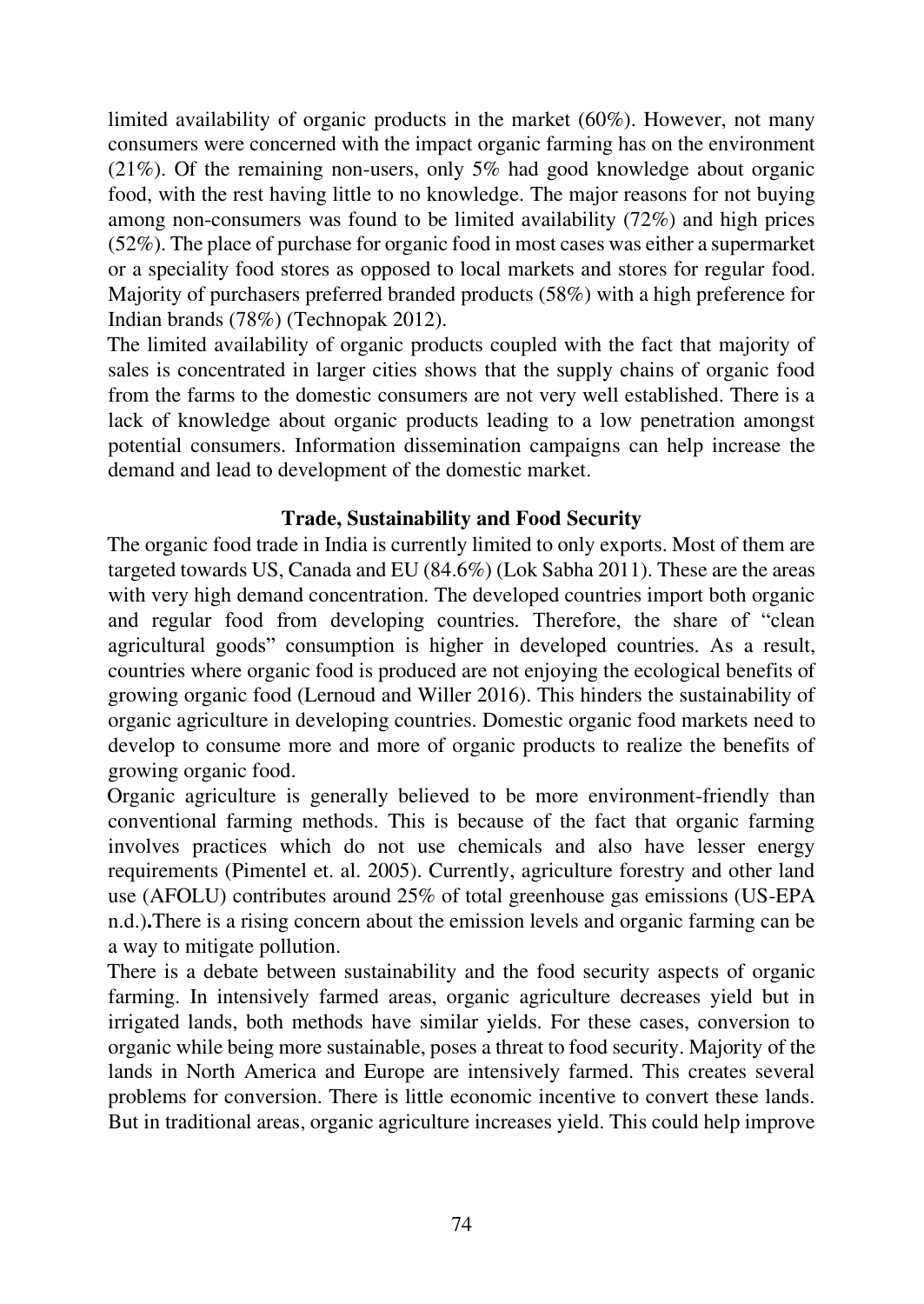food security issues in the developing countries like India where majority of agricultural land is traditional. The supply of food is higher, improving food security.

## **CONCLUSION**

A new approach is required to realize the immense potential of organic food industry in India. There are several challenges at every stage of the market which needs to be addressed in order to develop the industry further. At the production level, farmers face problems regarding certification of their products, due to very high certification costs. There have been policies introduced to assist the farmers financially for certification and also organize them into Participatory Guarantee Systems (PGS) which is a low-cost certification method. While these are very helpful measures, they are not widespread. More farmers need to be included under these schemes and organized into farmer groups which will help them get greater access to markets where their products are demanded. Further, if organized into bigger groups, agricultural inputs might be available to them at a cheaper costs due to bulk purchasing. This will reduce the production costs and increase the profit margin.

Small and marginal farmers find it difficult to get access to markets where their products fetch premiums. Most of the consumption is concentrated in a few cities currently, but production happens far away in the rural areas. Retail firms can help improve the market access for the farmers. Most of the organic consumers in India prefer branded products. This is an incentive for retail firms to improve the ruralurban linkages by purchasing organic produce from farmers and selling them in urban markets where the demand for organic produce is higher. There are many retailers but awareness is pretty low among farmers and consumers both. Partnerships between the government and private retailers could prove beneficial for both parties involved as well as the farmers. More farmers will have access to better markets and get higher price premiums, which will enable them to increase their incomes. Retailers will have access to a larger quantity and variety of organic produce driving up their profits. Increase in farm incomes arising out of organic agriculture would help government policy makers to focus attention on other needs of the rural communities. Going organic will also lead to agriculture that is more sustainable.

### **REFERENCES**

- Agricultural Census Division (2014). Agricultural Census 2010-11. All India Report on Number and Area of Operational Holdings. Department of Agriculture and Co-operation, Ministry of Agriculture, Government of India.
- APEDA. n.d. Organic Products. Accessed May 26, 2016.

http://apeda.gov.in/apedawebsite/organic/Organic\_Products.htm.

Chandrashekar, H. M. (2010). "Changing scenario of organic farming in India: An OVERVIEW." International NGO Journal 5 (1): 34-39.